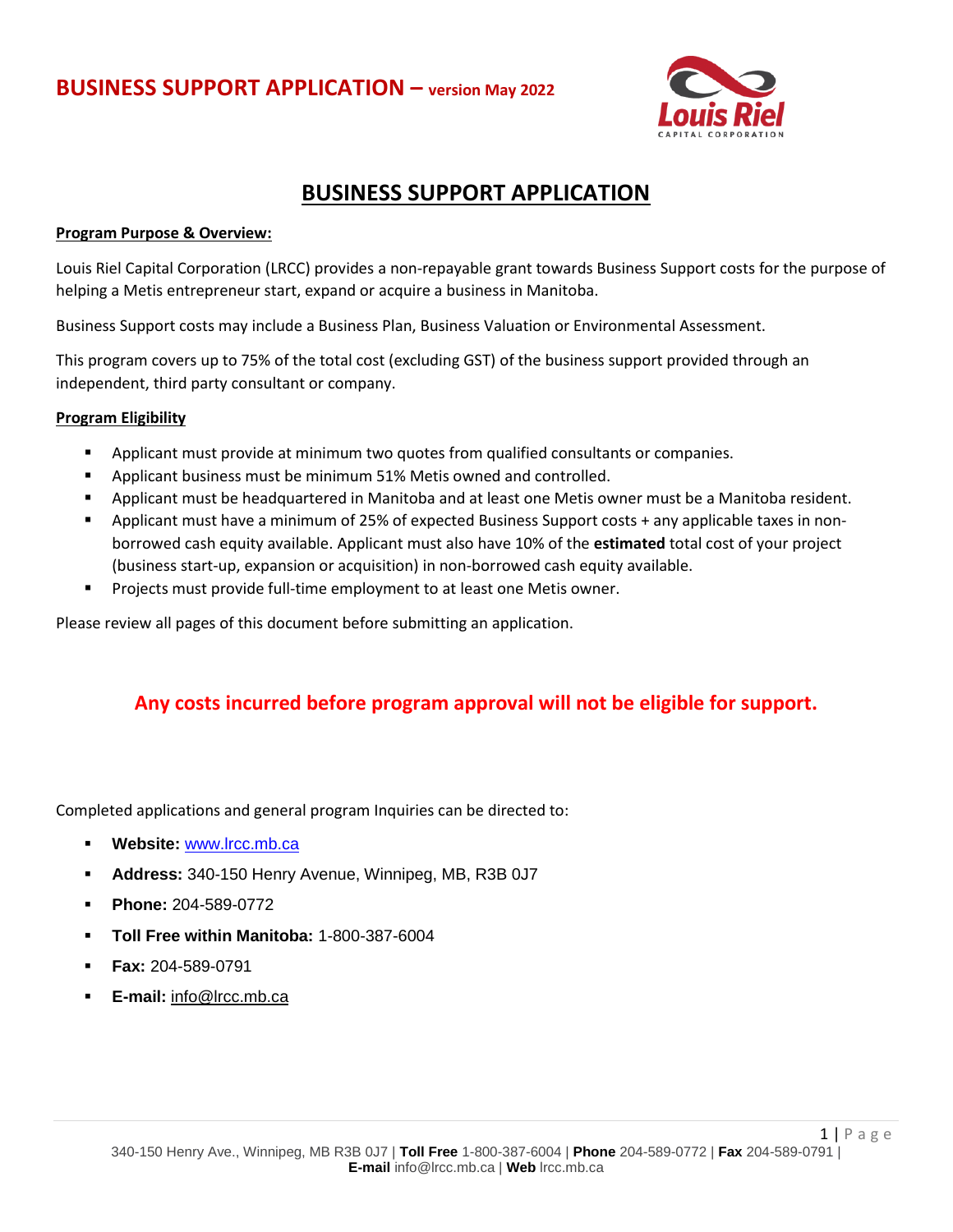## **BUSINESS SUPPORT APPLICATION – version May 2022**



| <b>BUSINESS PROFILE:</b>                                                         | CAPITAL CORPORATION                                              |                    |  |
|----------------------------------------------------------------------------------|------------------------------------------------------------------|--------------------|--|
|                                                                                  | <b>CURRENT/PROPOSED OWNERSHIP:</b>                               |                    |  |
| Type of Project:<br>$\Box$ Start-up $\Box$ Expansion $\Box$ Business Acquisition |                                                                  |                    |  |
|                                                                                  | $\Box$ Sole Proprietorship $\Box$ Partnership $\Box$ Corporation |                    |  |
|                                                                                  | <b>PARTNER/SHAREHOLDER</b>                                       | <b>% OWNERSHIP</b> |  |
| Registered: □ Yes □ No                                                           |                                                                  |                    |  |
| Date Registered ________________                                                 |                                                                  |                    |  |
|                                                                                  |                                                                  |                    |  |
|                                                                                  |                                                                  |                    |  |
|                                                                                  |                                                                  |                    |  |
|                                                                                  | <b>OBJECTIVES:</b>                                               |                    |  |
|                                                                                  | Briefly describe what products or services the business          |                    |  |
|                                                                                  | provides/will provide.                                           |                    |  |
|                                                                                  |                                                                  |                    |  |
|                                                                                  |                                                                  |                    |  |
| <b>Estimated Project Costs:</b>                                                  |                                                                  |                    |  |
|                                                                                  |                                                                  |                    |  |
| $\frac{1}{2}$                                                                    |                                                                  |                    |  |
|                                                                                  | Briefly describe your business experience and or                 |                    |  |
| ** While you may not know your exact costs at this time,                         | background in the industry.                                      |                    |  |
| please provide a best estimate based on your research to                         |                                                                  |                    |  |
| date.                                                                            |                                                                  |                    |  |
|                                                                                  |                                                                  |                    |  |
|                                                                                  |                                                                  |                    |  |
|                                                                                  |                                                                  |                    |  |
|                                                                                  |                                                                  |                    |  |
|                                                                                  |                                                                  |                    |  |
|                                                                                  |                                                                  |                    |  |
|                                                                                  |                                                                  |                    |  |
|                                                                                  |                                                                  |                    |  |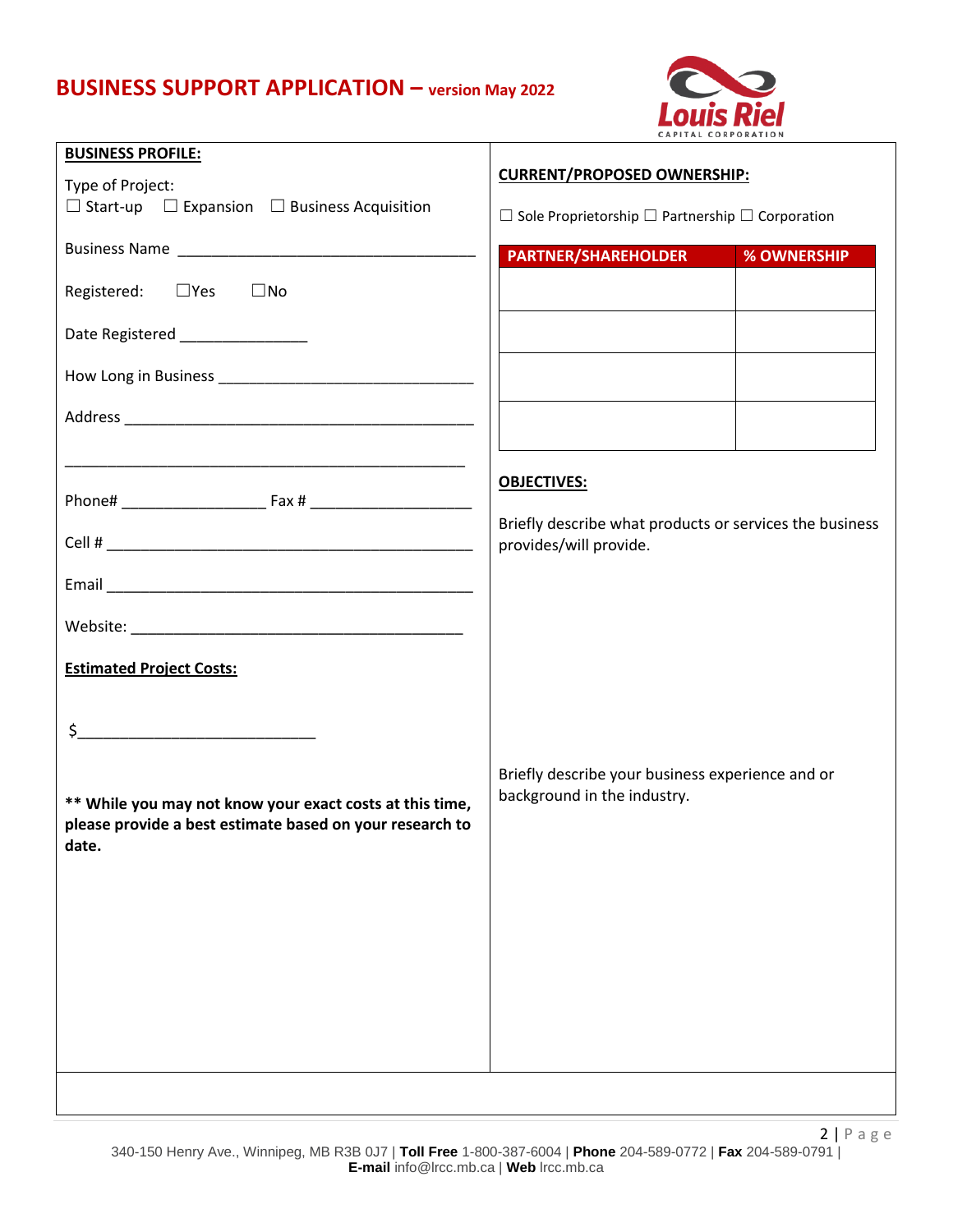## **BUSINESS SUPPORT APPLICATION – version May 2022**



#### **DECLARATION:**

I(We),certify that all the information provided in this application is true, complete and correct and understand it will be used by the Louis Riel Capital Corporation to determine credit worthiness. The proceeds of the loan applied for will be used for business purposes and not for any personal, family or household purposes.

I(We) hereby authorize the Louis Riel Capital Corporation(LRCC), from time to time, to give credit and other information about myself and the business, including any information on this application to, or receive such information from: (a) any credit or reporting agency (b) any company with whom I may have or propose to have financial relations.

The undersigned hereby grants permission to Indigenous Services Canada (ISC) or it's successors to have access to related files located at the Louis Riel Capital Corporation for the purpose of reporting, monitoring and evaluating.

*In consideration of the Privacy Act of Manitoba and/or Canada, I/We hereby irrevocably authorize Louis Riel Capital Corporation to conduct investigations as it deems necessary for the assessment of this and any future loan applications and in the case of loans granted, in the administration and/or collections of such loans, I/We also authorize Louis Riel Capital Corporation to exchange credit*

*information with other institutions at Louis Riel Capital Corporation's sole discretion and agree that any authorization given by me/us to another institution does not obligate Louis Riel Capital Corporation to exchange information with said other institution. All information submitted/acquired is the property of LRCC and will remain on file for up to ten (10) years from date of last account activity.*

| APPLICANT'S SIGNATURE    | <b>DATE</b> |  |
|--------------------------|-------------|--|
| CO-APPLICANT'S SIGNATURE | DATE        |  |